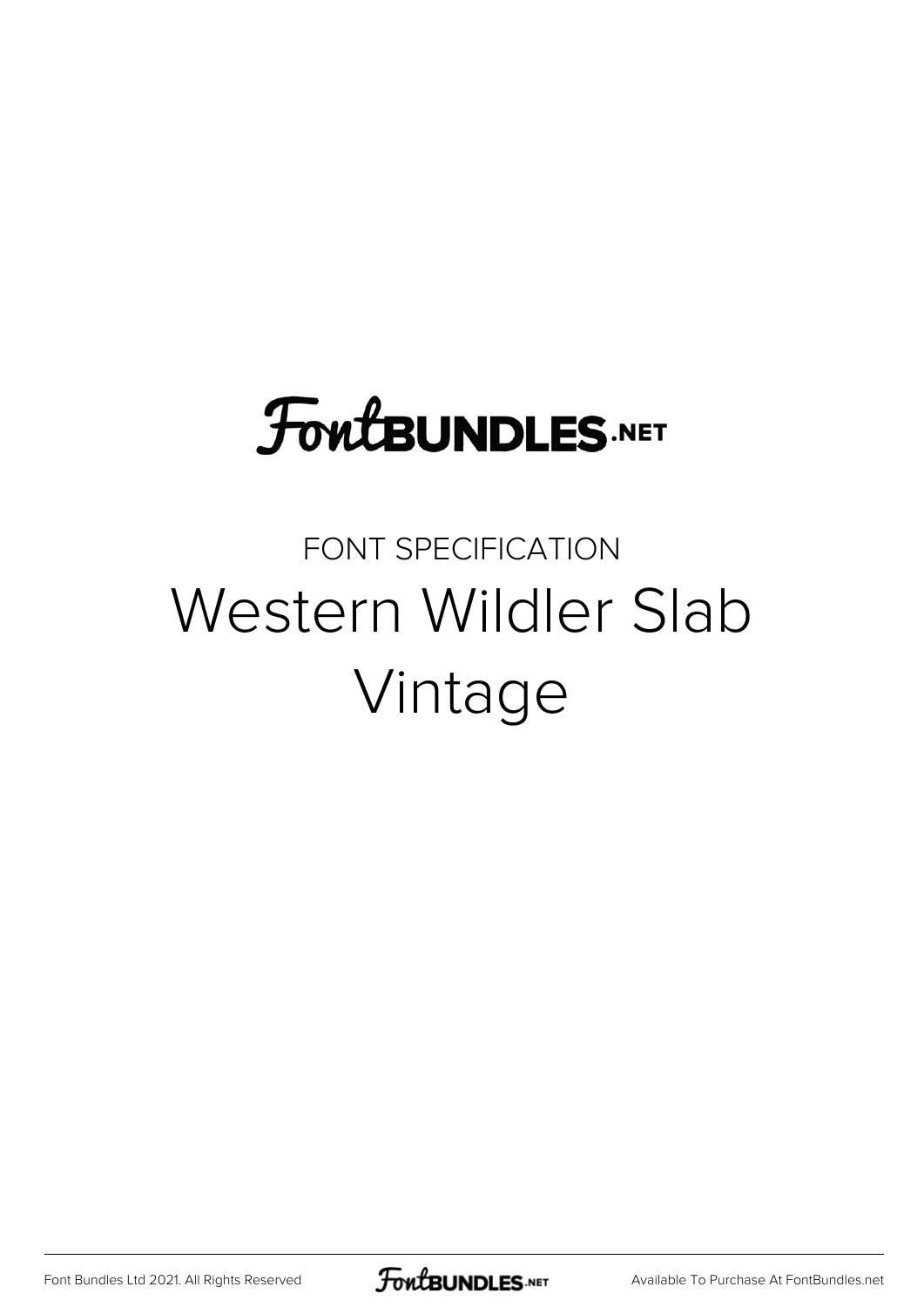#### Western Wildler - Regular

**Uppercase Characters** 

### ABCDEFGHIJKLMNOPQRSTUVWX Y<sub>Z</sub>

Lowercase Characters

# ABCDEFGHIJKLMNOPQRSTUVWX  $YZ$

**Numbers** 

## 0123456789

**Punctuation and Symbols** 

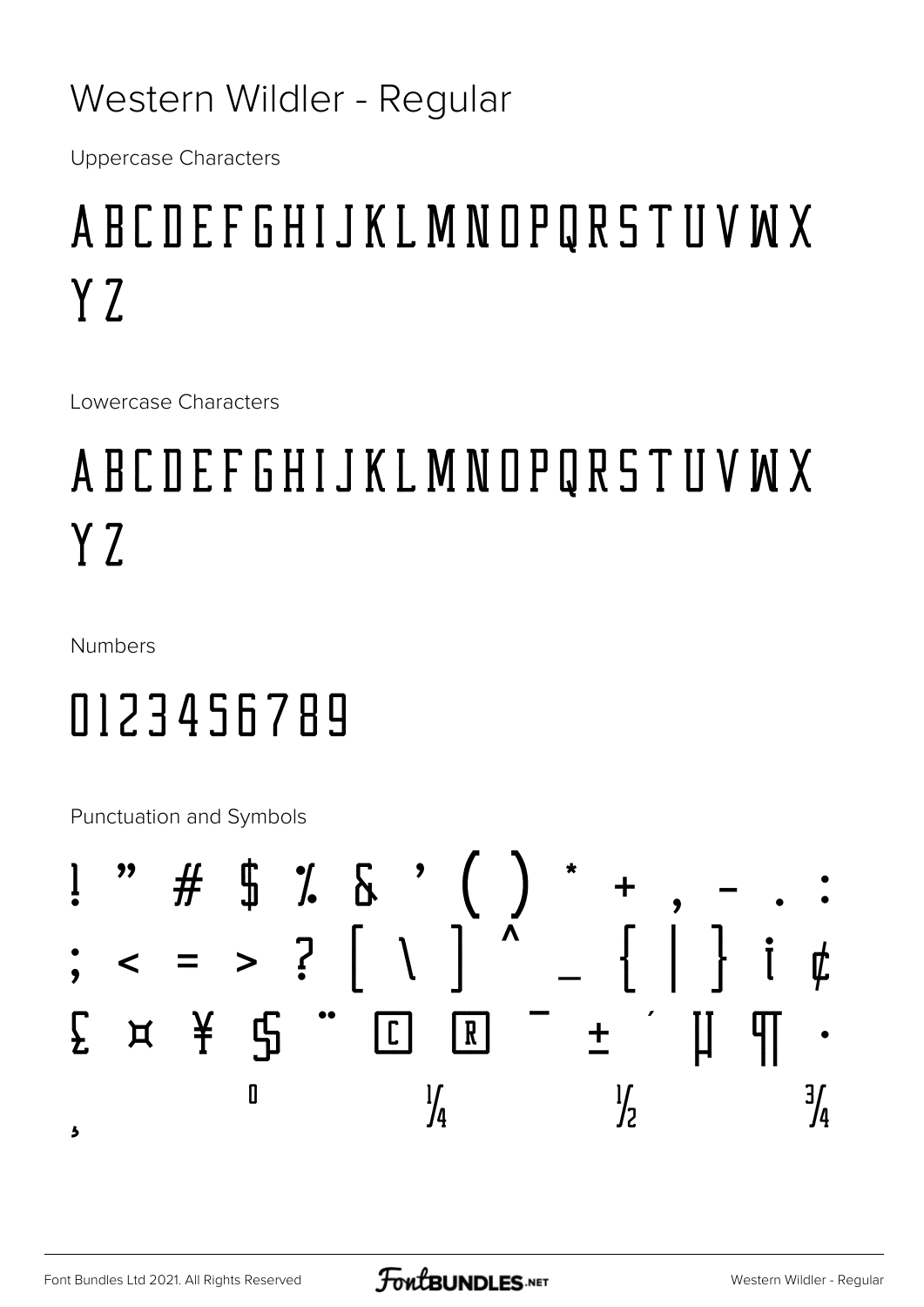All Other Glyphs

|  |  |  | À Á Â Ã Ã Ä Å Æ Ç È                                                                                                                                                                                                                                                                                                                                                                                                                                                                |  |
|--|--|--|------------------------------------------------------------------------------------------------------------------------------------------------------------------------------------------------------------------------------------------------------------------------------------------------------------------------------------------------------------------------------------------------------------------------------------------------------------------------------------|--|
|  |  |  | $\begin{array}{ccccccccccccc} \hat{E} & \hat{E} & \hat{E} & \hat{I} & \hat{I} & \hat{I} & \hat{I} & \tilde{M} & \hat{U} \end{array}$                                                                                                                                                                                                                                                                                                                                               |  |
|  |  |  | $\begin{matrix} \dot{\mathbb{D}} & \dot{\mathbb{D}} & \dot{\mathbb{D}} & \ddot{\mathbb{D}} & \mathbb{D} & \mathbb{D} & \dot{\mathbb{D}} & \dot{\mathbb{D}} & \dot{\mathbb{D}} & \dot{\mathbb{D}} & \dot{\mathbb{D}} & \dot{\mathbb{D}} & \dot{\mathbb{D}} & \dot{\mathbb{D}} & \dot{\mathbb{D}} & \dot{\mathbb{D}} & \dot{\mathbb{D}} & \dot{\mathbb{D}} & \dot{\mathbb{D}} & \dot{\mathbb{D}} & \dot{\mathbb{D}} & \dot{\mathbb{D}} & \dot{\mathbb{D}} & \dot{\mathbb{D}} & \dot$ |  |
|  |  |  | $\check{Y} \quad \not \vdash \quad \mathsf{B} \quad \dot{\mathsf{A}} \quad \acute{\mathsf{A}} \quad \hat{\mathsf{A}} \quad \tilde{\mathsf{A}} \quad \tilde{\mathsf{A}} \quad \tilde{\mathsf{A}}$                                                                                                                                                                                                                                                                                   |  |
|  |  |  | as $\int$ , $\dot{E}$ , $\dot{E}$ , $\dot{E}$ , $\dot{I}$ , $\dot{I}$ , $\dot{I}$                                                                                                                                                                                                                                                                                                                                                                                                  |  |
|  |  |  | $\ddot{\textbf{i}}$ $\ddot{\textbf{d}}$ $\ddot{\textbf{N}}$ $\dot{\textbf{l}}$ $\dot{\textbf{l}}$ $\ddot{\textbf{l}}$ $\ddot{\textbf{d}}$ $\ddot{\textbf{d}}$ $\ddot{\textbf{d}}$                                                                                                                                                                                                                                                                                                  |  |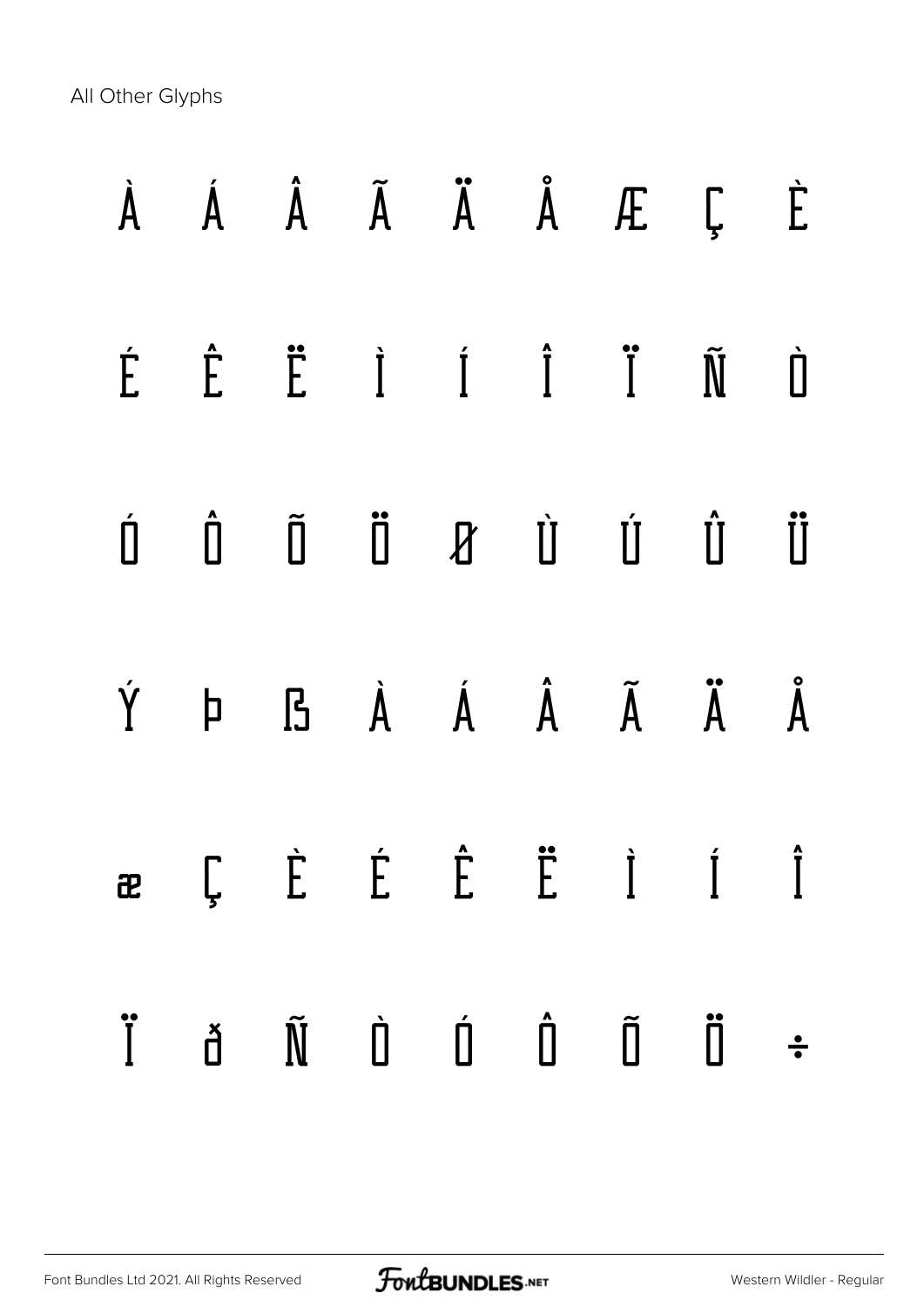|  |  | $\begin{array}{ccccccccccccccccc} \mathbf{A} & \mathbf{Y} & \mathbf{I} & \mathbf{I} & \mathbf{I} & \mathbf{I} & \mathbf{I} & \mathbf{I} & \mathbf{I} & \mathbf{B} & \mathbf{B} & \mathbf{B} & \mathbf{B} & \mathbf{B} & \mathbf{B} & \mathbf{B} & \mathbf{B} & \mathbf{B} & \mathbf{B} & \mathbf{B} & \mathbf{B} & \mathbf{B} & \mathbf{B} & \mathbf{B} & \mathbf{B} & \mathbf{B} & \mathbf{B} & \mathbf{B} & \mathbf{B} & \mathbf{B}$ |  |  |
|--|--|----------------------------------------------------------------------------------------------------------------------------------------------------------------------------------------------------------------------------------------------------------------------------------------------------------------------------------------------------------------------------------------------------------------------------------------|--|--|
|  |  | Ā Ă Ă Ą Ą Ć Ć Ĉ                                                                                                                                                                                                                                                                                                                                                                                                                        |  |  |
|  |  | $\dot{\mathsf{L}}\qquad \dot{\mathsf{L}}\qquad \dot{\mathsf{L}}\qquad \dot{\mathsf{L}}\qquad \dot{\mathsf{L}}\qquad \dot{\mathsf{L}}\qquad \mathsf{L}\qquad \dot{\mathsf{L}}\qquad \ddot{\mathsf{E}}\qquad \ddot{\mathsf{E}}\qquad \ddot{\mathsf{E}}\qquad \ddot{\mathsf{E}}$                                                                                                                                                          |  |  |
|  |  | $\check{E} \quad \  \  \, \mathring{E} \quad \  \  \, \mathring{E} \quad \  \  \, E \quad \  \  \, \mathring{E} \quad \  \  \, \mathring{E} \quad \  \  \, \mathring{E} \quad \  \  \, \mathring{G} \quad \  \  \, \mathring{G}$                                                                                                                                                                                                       |  |  |
|  |  | $\check{\mathsf{G}}\qquad \check{\mathsf{G}}\qquad \check{\mathsf{G}}\qquad \check{\mathsf{G}}\qquad \check{\mathsf{G}}\qquad \check{\mathsf{G}}\qquad \check{\mathsf{H}}\qquad \check{\mathsf{H}}\qquad \tilde{\mathsf{I}}\qquad \  \  \, \tilde{\mathsf{I}}$                                                                                                                                                                         |  |  |
|  |  | $\tilde{I}\qquad \overline{I}\qquad \overline{I}\qquad \breve{I}\qquad \breve{I}\qquad \overline{I}\qquad \hat{I}\qquad \hat{J}$                                                                                                                                                                                                                                                                                                       |  |  |
|  |  | $\hat{J} \quad \text{K} \quad \text{K} \quad \text{L} \quad \text{L} \quad \text{L} \quad \text{L} \quad \text{L} \quad \text{L}$                                                                                                                                                                                                                                                                                                      |  |  |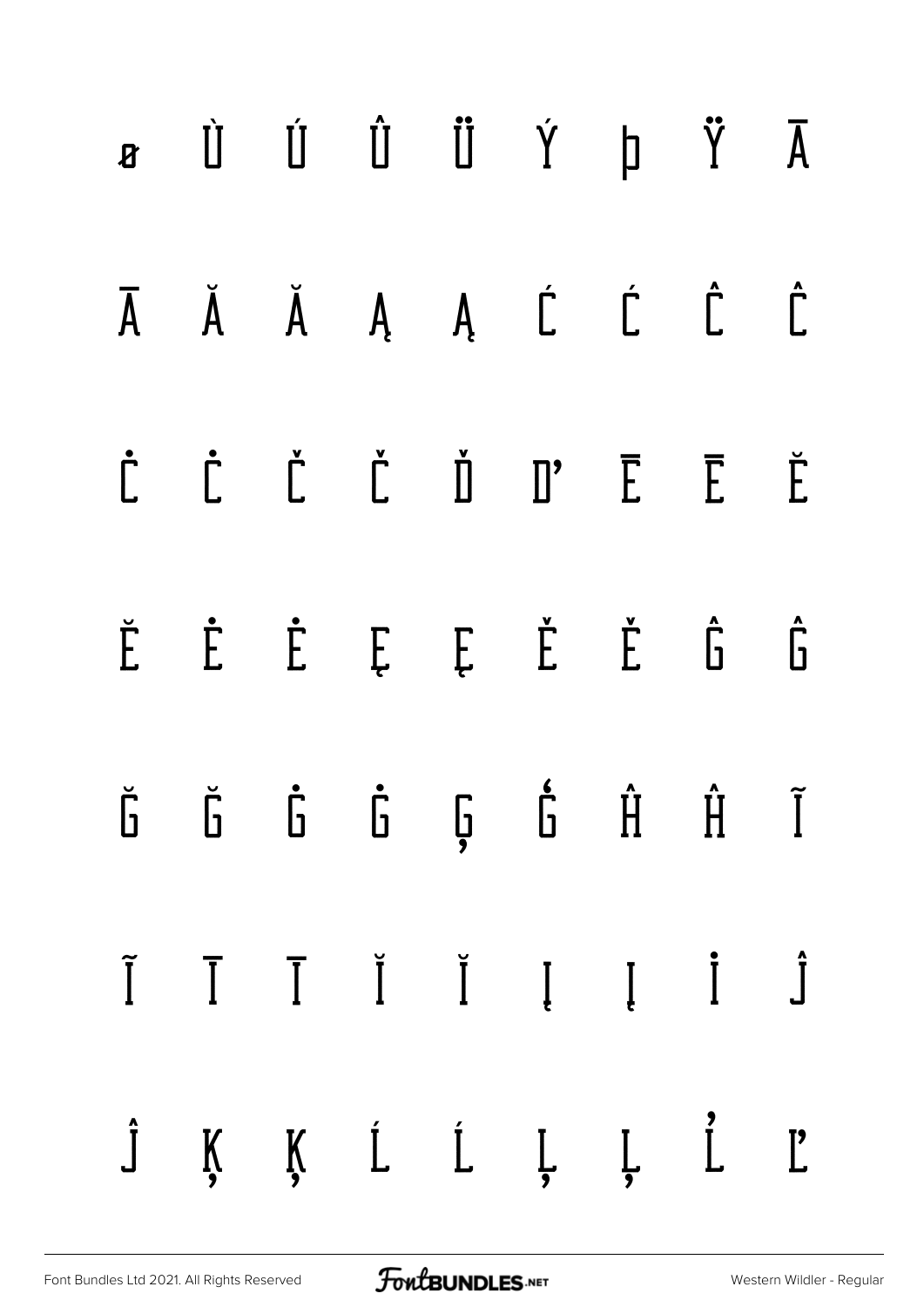|                                                   |  |  | $E$ $E$ $\ell$ $\ell$ $\mathbb{N}$ $\mathbb{N}$ $\mathbb{N}$ $\mathbb{N}$ $\mathbb{N}$                                                                                                                                               |                      |
|---------------------------------------------------|--|--|--------------------------------------------------------------------------------------------------------------------------------------------------------------------------------------------------------------------------------------|----------------------|
|                                                   |  |  | Ň N Ō Ō Ď Ď Ő Ű Œ                                                                                                                                                                                                                    |                      |
|                                                   |  |  | ce ŔŔŖŖŘŘŚ                                                                                                                                                                                                                           | $\mathsf{\acute{S}}$ |
| $\hat{\mathsf{S}}\hspace{0.4cm} \hat{\mathsf{S}}$ |  |  |                                                                                                                                                                                                                                      |                      |
|                                                   |  |  | $T' \quad \tilde{\text{I}} \qquad \tilde{\text{I}} \qquad \overline{\text{I}} \qquad \overline{\text{I}} \qquad \overline{\text{I}} \qquad \text{I} \qquad \text{I} \qquad \text{I} \qquad \text{I} \qquad \text{I} \qquad \text{I}$ |                      |
|                                                   |  |  | $\ddot{\gamma} \qquad \dot{\gamma} \qquad \dot{\gamma} \qquad \dot{\mu} \qquad \dot{\mu} \qquad \dot{\mu} \qquad \dot{\mu} \qquad \ddot{\eta} \qquad \ddot{\eta} \qquad \ddot{\eta} \qquad$                                          |                      |
|                                                   |  |  | $\dot{Z}$ $\dot{Z}$ $\dot{Z}$ $\dot{Z}$ $\dot{Z}$ $\dot{E}$ $\dot{E}$ $\dot{B}$                                                                                                                                                      |                      |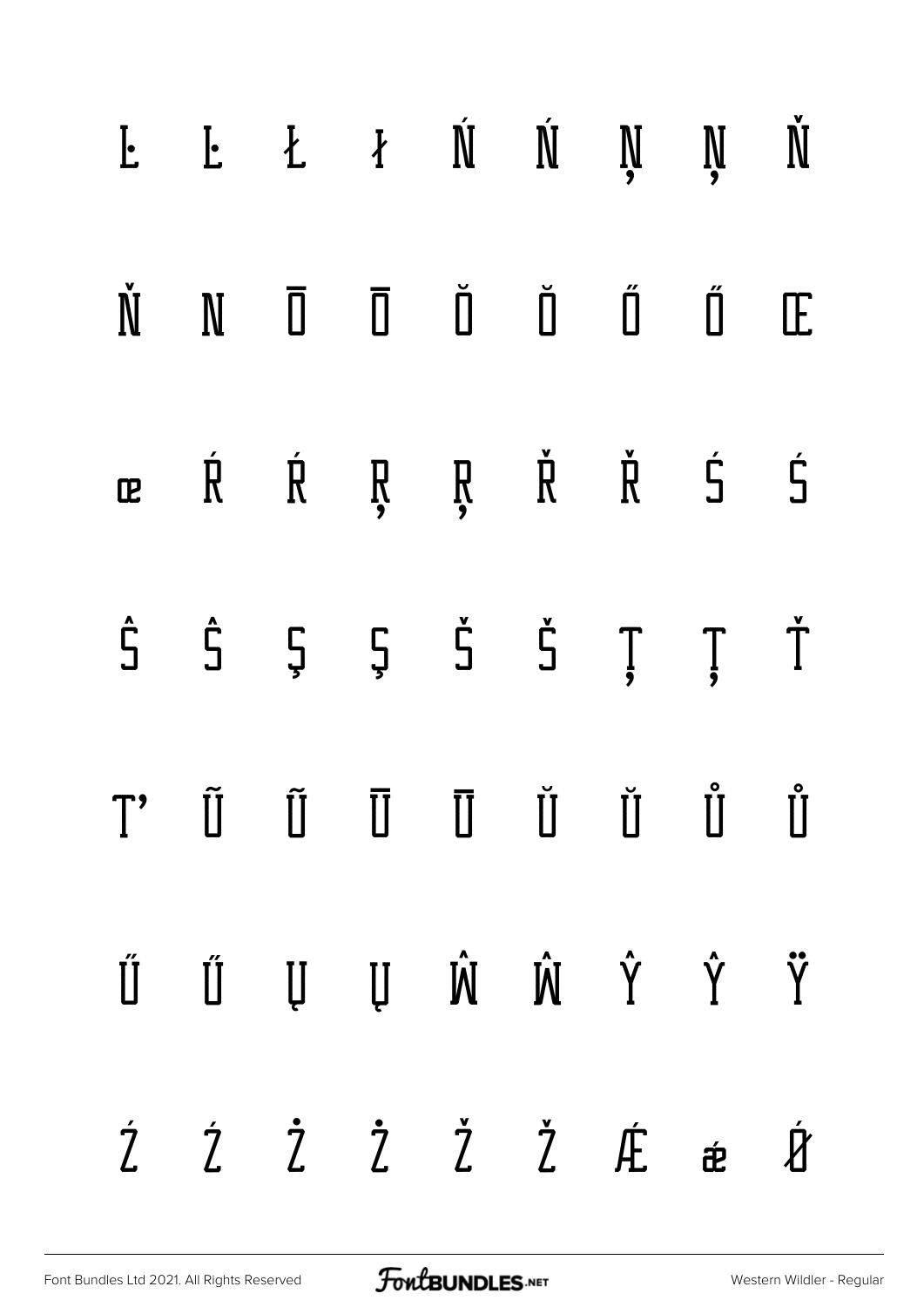|             |                         |                         | $\dot{x}$ $\frac{\pi}{2}$ $\frac{\pi}{2}$ $\frac{\pi}{2}$ $\frac{\pi}{2}$ $\frac{\pi}{2}$ $\frac{\pi}{2}$ $\frac{\pi}{2}$ $\frac{\pi}{2}$ $\frac{\pi}{2}$ $\frac{\pi}{2}$ $\frac{\pi}{2}$ |  |                         |                          |                         |
|-------------|-------------------------|-------------------------|-------------------------------------------------------------------------------------------------------------------------------------------------------------------------------------------|--|-------------------------|--------------------------|-------------------------|
|             |                         |                         | Ý Ŵ Ŵ Ŵ Ŵ Ŵ m                                                                                                                                                                             |  |                         |                          |                         |
|             |                         |                         | $\dot{Y}$ ( ) (( )) $\uparrow$ $\uparrow$ $\uparrow$ $\uparrow$                                                                                                                           |  |                         |                          |                         |
|             |                         |                         | $\leq$ $\geq$ $IA$ $CA$ $E$ $E$ $EA$ $FV$ $EV$                                                                                                                                            |  |                         |                          |                         |
| $\mathbb F$ |                         |                         | <b>JEET FT A E D</b>                                                                                                                                                                      |  |                         |                          | E                       |
| $\bar{F}$   | $\overline{\mathbf{P}}$ |                         | $\bar{H}$ $I$ $J$ $\bar{K}$ $L$                                                                                                                                                           |  |                         | $\underline{\mathbf{M}}$ | $\overline{\text{N}}$   |
| <u>U</u>    | $\bar{P}$               | $\overline{\mathsf{Q}}$ |                                                                                                                                                                                           |  | $R$ 5 $T$ $\bar{U}$ $Y$ |                          | $\overline{\mathsf{M}}$ |